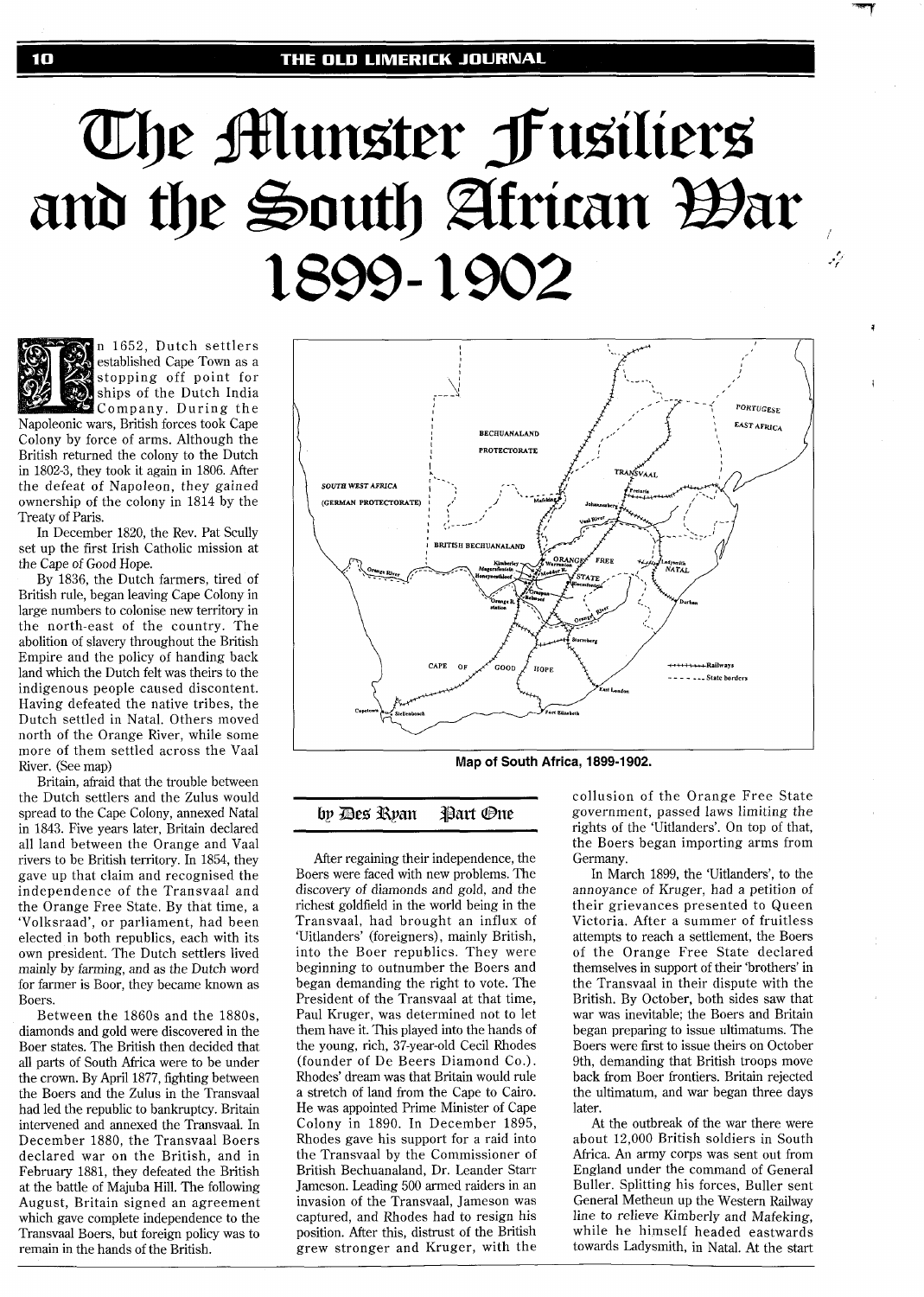**SUMMER EDITION 1998** 



**President Kruger and his advisers.** 

of the hostilities, the railway lines were vital to the British due to the fact that soldiers could be moved more quickly, or so they thought.

In an effort to stop British forces entering Boer territory, Boer commando units moved east and west, out of the Transvaal and the Orange Free State, to cut the railway lines. On November 21st, General Metheun, with a large force of men, which included the Munster Fusiliers, began their advance towards Kimberly. In the flat open country, the infantry marched behind an armoured train.

A day or two before President Kruger's ultimatum, a manifesto appealing to all Irishmen living in the Transvaal to take up arms and defend the state made its appearance. A section of the manifesto ran as follows:- "The Government of the Transvaal being now threatened with extinction by our ancient foe, England, feel it is the duty of all true Irishmen to throw in their lot with the former, and be prepared by force of arms to maintain the independence of the country that has given them a home. The Treaty Stone of Limerick remains to this day a mute but eloquent witness to England's worthless promises and broken faith."l

It appears that the British government had already anticipated a conflict with the Boers as early as August 1899. At that time, the 1st Battalion Royal Munster Fusiliers were stationed at Kilworth Camp, Fermoy, Co. Cork. The battalion, 23 officers and 789 other ranks, left Kilworth on August 23rd for Southampton; on August 24th, they set sail on the "Arundel Castle" for South Africa, arriving at Capetown on the 16th September.<sup>2</sup> After

leaving a detachment at Capetown, the rest of the battalion marched to Wynberg barracks. From there on October 23rd, minus 'F' Company, they proceeded to the town of Stellenbosch, which is about 30 miles from Capetown. There they formed a mounted infantry company. A few days later, five companies of the battalion, including the mounted infantry, were deployed at the Orange River bridge ahd station, on the border of the Orange Free. State, where they were joined by the Northumberland Fusiliers. Meanwhile the battalion headquarters, which was at Stellenbosch, was moved back to Capetown.

While they were waiting for the arrival of Lieut.-Gen. Metheun's force of 10,000 men, the Munsters mounted infantry company made a reconnaissance foray towards the town of Belmont, which was held by the Boers. Metheun's force arrived in the area on November 20th. Meanwhile two companies of the Munsters were attached to the 9th Infantry Brigade for the attack on Belmont. Prior to the opening shots of the engagement, the two companies of the Munsters had not received any rations. After their midday meal on November 22nd, they had marched 16 miles and were on continuous duty except for about six hours that night, when it was impossible to sleep because of the cold. When the battle began in the early hours of the 23rd, the Munsters, who were in the reserves, entered the fight to support the 2nd Coldstream Guards. By 10.00 that morning, Belmont was taken and the battle was over.

The men returned to camp without any food and very little water. The official history of the battalion tells us that, owing to some mistake, the Munsters had received no food because the camp kettle and blankets had been left behind at a place called Witteputs.3

After Belmont, companies of the Munsters were deployed along the railway line from the Orange River, as Gen. Metheun made his advance. Others were employed on armoured train duty and were present at the battles of Graspan (Nov 25th), the Modder River (Nov 28th) and during the battle of Magersfontein (Dec 11th). It was at Magersfontein that Metheun's advance was brought to a standstill.

By December 1899, the Boers had the upper hand and were laying siege to the British-held towns of Mafeking in British Bechuanaland, Ladysmith in Natal, and Kimberly. They also had victories over British forces at the battles of Stormberg (Cape Colony) and Colenso (Natal).

In Limerick, a reporter with the Munster **News** newspaper had paid a visit to the Clothing Factory in Edward Street, where nearly 1,000 workers were employed, to see the new khaki uniforms being made for the soldiers in South Africa. He was disappointed to find that, although thousands of uniforms were being manufactured, the khaki uniforms took up only a small part of the production line. He was heartened to find that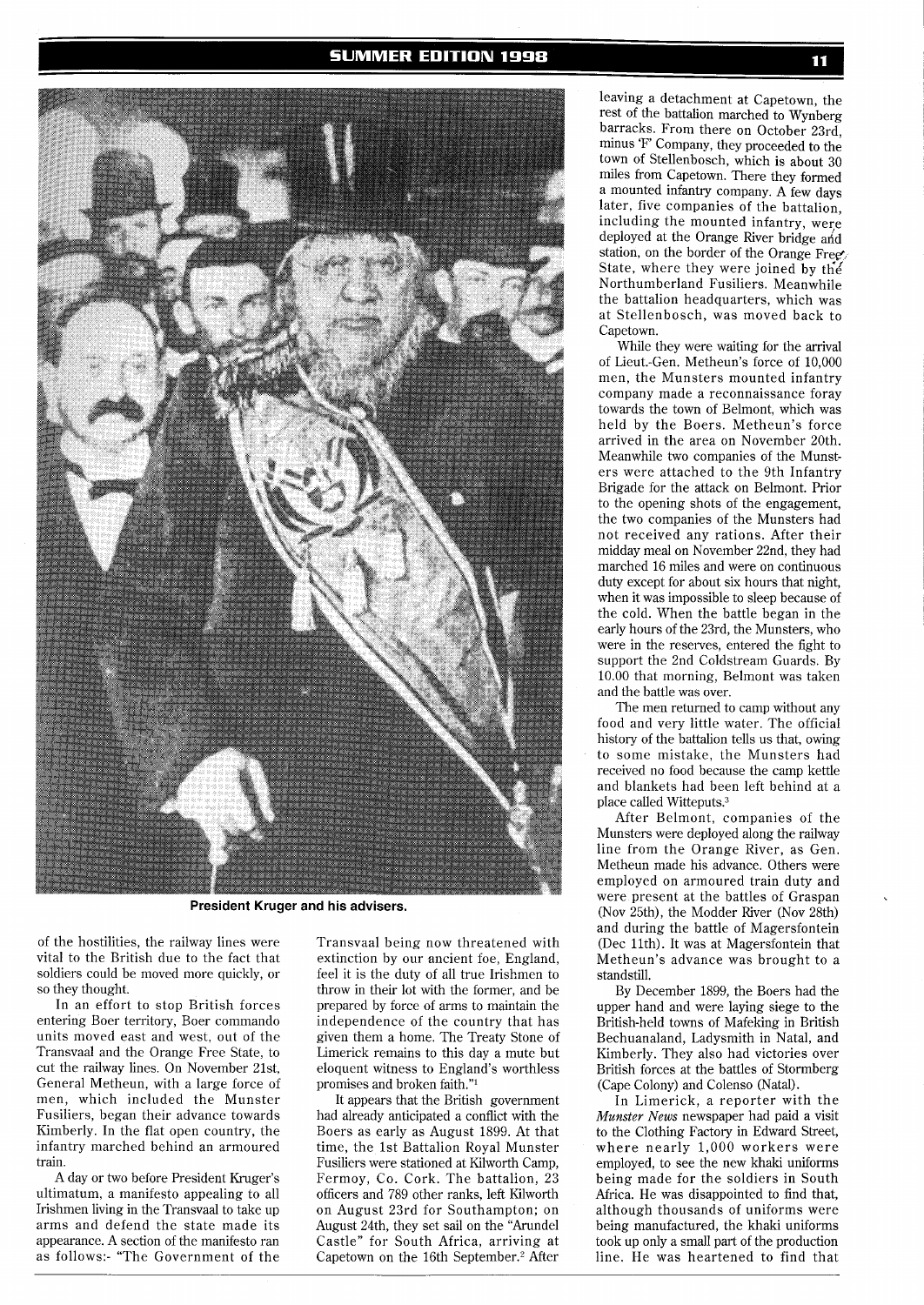## THE OLD LIMERICK JOURNAL



**Royal Munster Fusiliers fighting at Honey Nest Kloof, 16 February 1900. Note the dead and wounded soldiers in the trench. Photo courtesy Clem Brosnahan.** 

production wasn't entirely confined to Limerick, but extended to Dublin and other centres, where branch houses had been established.4

It was during December that the first batch of reservists arrived to join the Munsters in South Africa. By that time, the battalion was stationed at Honey Nest Kloof, and the arrival of the reservists brought their strength to over 1,000 men.

Some letters written home during the early months of 1900 show that morale was low and that the men weren't happy with the way they were being treated. The first letter reads:-

#### *Dear Mother,*

*We are still here at Honey Nest Kloof, and will be here for some time. There is no Fghting here for the last two months, but there is a big battle coming off in a few days. They have brought a siege train from England, and I think they will want it, too, for the places they are going to take is a terrible place. If they take it all, it will only be at a terrible loss. The Boers have trenches made all around the hill, which is a terrible height. They have also wire entanglements that the English will get caught in the first time they attempt to mount the hill. You can see by the map that we are not far from the fighting line, but I don't think we go up any farther, we have good oficers with us. We are supposed to be Part of a column, and we are told off for the relief of Kimberly, which is some 26 miles from Honey Nest Kloof, where* 

*we are staying. The place they are trying to take is called Spytfontenin, some nine miles beyond Modder River. We got an account to-day that Buller is in the enemies country for the first time since the war began, but it will take fitlly three months before this war* **is** *over. It is very well for some of the people at home to say that the Boers are only a few farmers, but ifsome of them were out here, and in front of the Boers, they would have a different tune. I have not fired a shot yet, nor any of the men that came out with me. We got a terrible name over the meeting in the Corn Exchange the Sunday before we left; it is thrown in our faces all over South Africa. I am sending you a slip out of a South Afiican paper in answer to- a letter about the meeting in Cork. Dear mother we did not get a bit of anything in the line of tobacco or anything else, and every other regiment got tobacco, cigars, cigarettes and plenty of everything from the people out here. The cry is "Send the Munsters nothing; they are from Cork. Let the members of Parliament give it to them." So you can see how we suffer over the meeting. You might send me out a couple of papers as we have nothing to read. All the boys are quite well out here."\$* 

The second letter was written on 24th February 1900:-

**7** *am writing these few lines to you, to let you know the way the men of the Munster Fusiliers are treated. Our lives are a misery to us. We have to do all the* 

*fatigues of other regiments, and also do our own duty. We have to sleep in our equipment at night, with 100 rounds of ammunition and our rifles alongside us. We get up in the morning at four and work like "niggers" for a dirty shilling a day. That is a very nice thing indeed. There is not another regiment in South Africa so much neglected as the Munster Fusiliers. Our rations were givbn away to another regiment one day @?cause they were the Gordons, the me& that were the first to retire at the battle of Magersfontein, and run under the artillery guns. I think the Munster Fusiliers are as good as any regiment, at the front, as any other. They were the first ordered out to South Africa to keep down hostilities and only got one chance, and that was the battle of Belmont, and then our regiment was not published. We were never heard to say "Roll on England", but "Roll on Kruger." The men are very much pleased the way the people of the city have treated them by sending out tobacco, pipes, and butter. All we want now is clothes and something to live on. I would not wonder why we mutinied on account of the way we are treated. We are doing manual labour, and you would laugh if you saw us doing so. Living on three-quarters rations is a fearful thing. Kaffirs [native] South Africans1 would not eat bully beef, but we must eat it or starve. If a man makes a complaint he is put in the "k1ink"for doing so. It is hard but I must now close my letter, as I am going to work for the day and do picket duty when I am finished. Take a tip off this and you will learn something of the army. I would like to see this in the paper so send one out to me. I wrote this as you asked me, to let you know something of the way in which we are treated. A chum of mine was tried for saying he would rather fight for the Boers than the British, and he got twelve months for it. I hope that you will not have the misfortune of going into the army it's a dogs life."6* 

Another letter, written by John Sullivan, a Limerickman who was living in the Transvaal, gives us an idea of the prevailing conditions there and his opinion of the war?-

*Dear Brother-I hope you will forgive me for not letting you know where I am. Well, I still remain in Johannesburg, and received no news from you for the past five months. In the last letter I mentioned that I joined the special Police here, in which I remained for six weeks. During that time there was no work that I could find, and as there was no pay attached to the Police, I resigned when work offered; so that since then I am doing very fair considering the times, and I must say, that the Government here is treating us very well. We have Plenty offood up to the present, with the exception of sugar which is becoming very scarce; the Price is now ls6d per lb. The President tells us that even if food*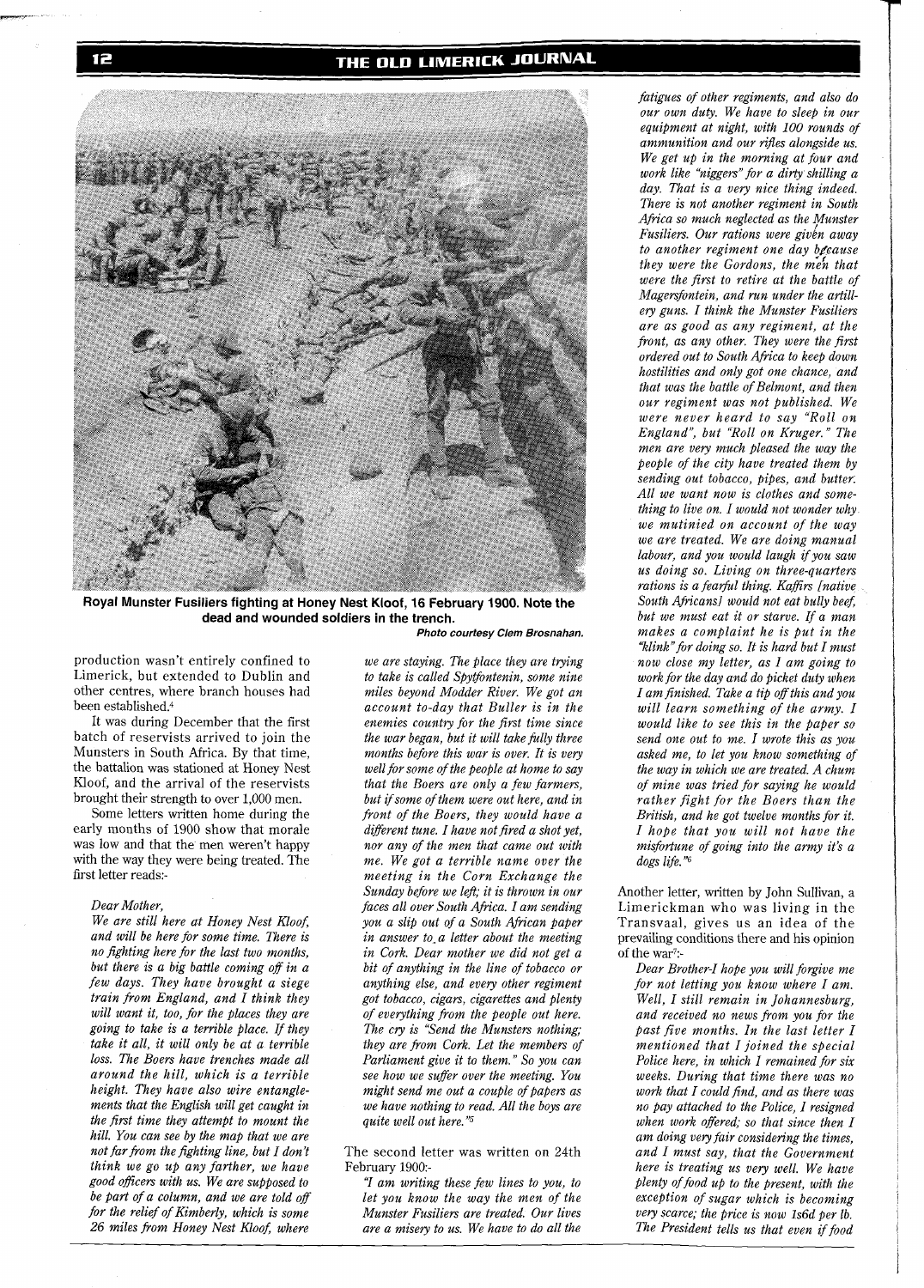### **SUMMER EDITION 1998**



**Some fighting Boers.** 

*becomes scarce we can stay just the same as the Burghers that are fighting for the*  $country$ , and trying to keep the blood *suckers from it. I prayed when the war commenc~d that they Wc~ll/d do SO* , *and they have done it so far and more success to the~n. The h'oers are honest and upright people which can't be said for the c~tlwr side. At prrsrnt they art fighting very hard, there have been four very heavy battles, in which the Boers have been victorious every time. England lost 9,000 men up to the present, and will lose them all ifshe don't give up in time, and go fight Kafirs and Dervishes, not her superiors. I hope none of the fellows around your place have joined the army for* **if** *they come out here they come to die, not to live.* 

*There is a place called Ladysmith where 9,000 British troops are caged up, the most of them are Irish regiments, there are in all eleven Irish regiments here and most of them dying every day; the Munster Fusiliers are here, so I guess there is many a mother's son from Limerick and the County Clare that* **CRO CRO Cronje surrenders to Roberts. CRO** 

*shall never see dear old Ireland again. I told you in my last letter before the war broke out, what they would have to go through, that is fever and Boer's bullets, and of the last named there are plenty, and every shot straight at that never misses the bull's eye. I hope this letter reaches you as it may be the last for some time to come as we get no mails from home, so don't worry if you don't hear from me for some time, as the war iy. going to last for six or eight months y&: so give my best to all, hoping none will join the army for the sake of the millionaires of England, not for Ireland. A good bye for a while, and God bless* 

*you all. Your affectionate brother, John Sullivan.* 

By the time these letters arrived home, General Buller had been replaced as commander-in-chief by General Roberts, with General Kitchener as his chief of staff. By February 1900, Kimberly and Ladysmith had been relieved and the Boer General Cronje, who had been besieging Kimberley, was shelled into surrendering at a narrow passage near the Modder River. Cronje had once said that "the English do not make turning movements. They never leave the railway, because they cannot march."8

With the arrival of Kitchener a new strategy was implemented; he improvised a system of wagons for transport, which unshackled the British forces from dependence on the railway line, along which they had doggedly plunged in the Boer fortifications.9 By March, British forces had captured Blomfontein, the capital of the Orange Free State.

In early April, the departure of over 100 men of the 7th Batt. Munster Fusiliers (County Militia Reserve) from Limerick railway station created heart-breaking and, at times, comical scenes, as they marched